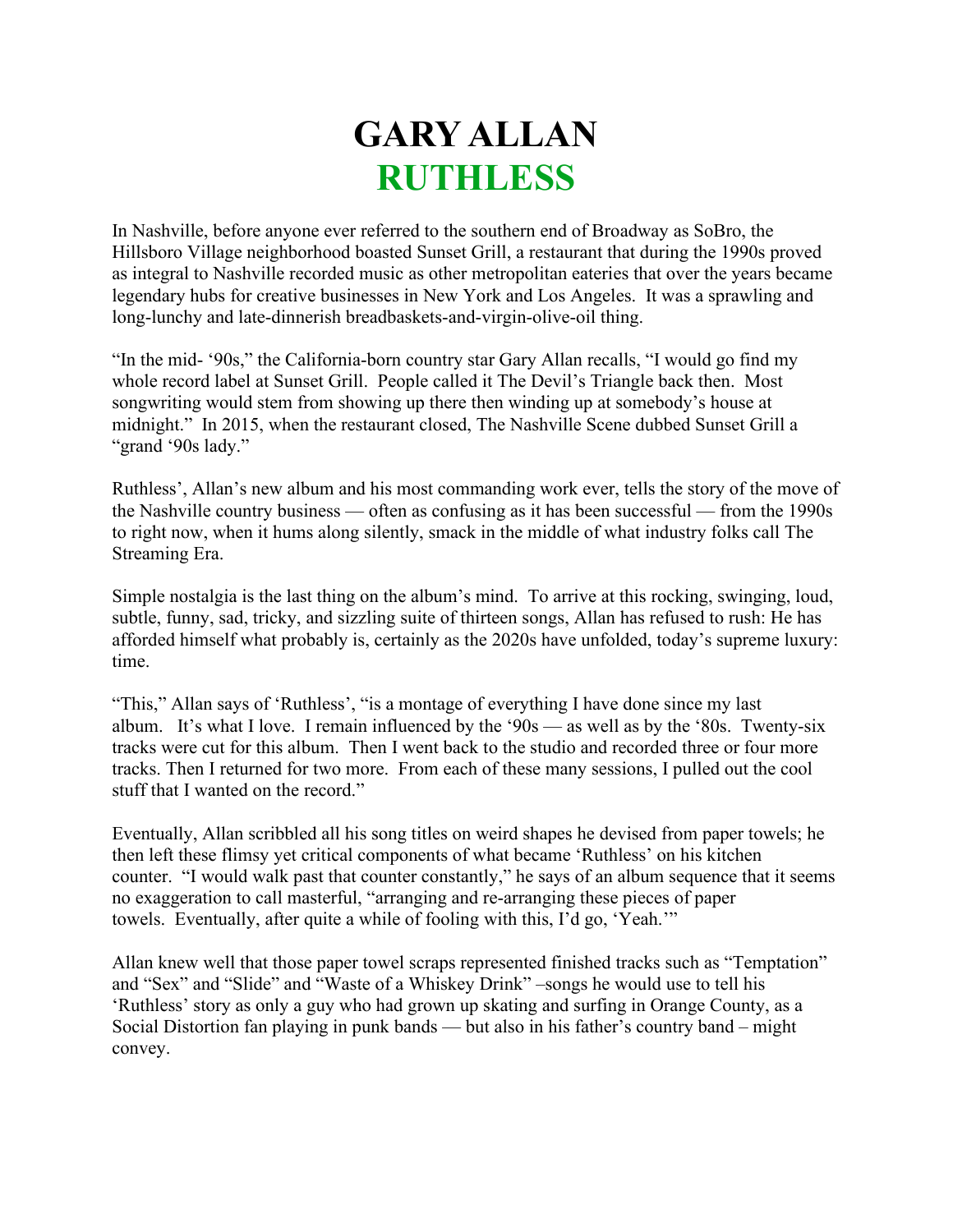"I viewed all that countertop work as putting a show together," Allan says. "You can't start out with something sad or slow, because that establishes initially the whole night. You do have to come out and set the tone. Then stand back and tell your story."

Of course, Allan recognized, working through his marathon 'Ruthless' sessions, that country singers rarely if ever accomplish great work utterly alone. He calls himself a "lyrics guy and a guitar player guy," and this last he considers part of his California birthright.

So for the 'Ruthless' sessions, Allan ensured that his favorite guitar players, in-town or flown-in – David Steele, Tom Bukovac, Ryan Wariner, Anthony Rankin – appear. But Allan also chose to collaborate with Mark Wright and Tony Brown, two producers whom Allan, a Nashville resident since he moved to Tennessee at 26 after what he calls his "punky little rockabilly" Orange County youth, could not help but know bring particular voices to any music they oversee. And it was not as though Wright and Brown, for Allan, were aliens sitting behind glass in swivel chairs.

He had worked with Wright — the quick-minded son of a symphony conductor, a record man whose sense of musical structure and arrangement is second to none — on his first Nashville recordings for Decca Records. Allan, moreover, had teamed with Brown — Elvis Presley's last pianist, an eternally stylish North Carolina native who always has championed strong artists whether they lean easily accessible or challengingly out-there – when he later moved to MCA Nashville Records. That move kicked things off in 1999 when Allan's 'Smoke Rings in the Dark'', where the three men joined forces, effortlessly went platinum.

"I'm an old-school West coast tell-it-like-it-is," Allan sings, opening "Unfiltered," near the last third of 'Ruthless', coining a new noun and bragging about taking his coffee black. Guitars strum and caress but also rage in mid-tempo as keyboards and other more intense guitars somehow begin to soothe music that really cannot be soothed. Still, Allan has never been the kind of country artist to shake his first, railing against music that does not particularly compel him, '80s-style; instead, he focuses jealously on what does excite him, what he and only he tries to pull off.

This is why 'Ruthless' really is the damndest album. Mentioning the title track, Allan talks about it like this: "Ryan Hurd, Hillary Lindsey and busbee wrote the song. I hear it as a kind of Elvis-like music, late Elvis, like 'Suspicious Minds' or 'Burnin' Love.' I think we captured that on the track. It's layered harmonically and rhythmically. I think we nailed it."

But "Ruthless" is hardly a late-'60s sonic re-enactment of Late Presley rendered in noise-free digital splendor; the track sounds new in a way similar to how post-Garth Brooks country reenergized itself and ignored stylistic rules following seasons of strict New Traditionalism. In 2021, when listeners go for anything that sounds good to them irrespective of style or genre or national origin or anything, this does not qualify as fond looks back.

"What I Can't Talk About" could not exist without a charging tom-heavy rhythm track as or more robust than any cool drum programming; in a song that asks folks to throw on headphones